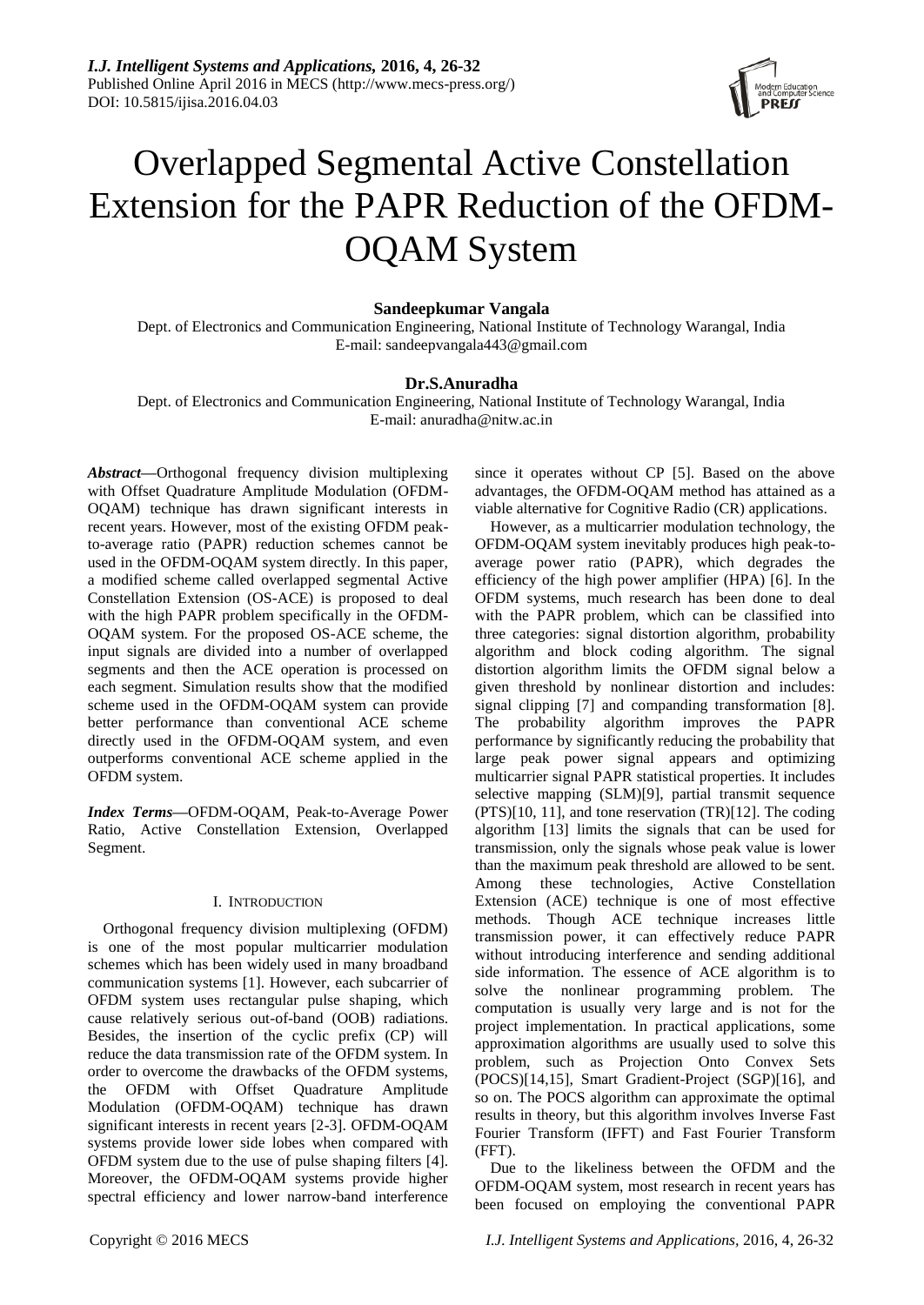reduction schemes for the OFDM systems in the OFDM-OQAM systems. Whereas, because of the filtered OQAM-OFDM signals are overlapped with adjacent data blocks, it's not very advantageous to employ these algorithms into OQAM-OFDM systems directly.

In recent years, several schemes for PAPR reduction specifically in the OQAM-OFDM systems have been proposed. The clipping-based technique is discussed for OFDM-OQAM in [17], simulation results show that the algorithm designed for the OFDM system can be fully applied to the OFDM-OQAM system with similar performance in the synchronized case. An overlapped selective mapping (OSLM) scheme was proposed in [18], for this modified algorithm, the current data block and its adjacent data blocks are jointly considered to choose the optimal phase rotation sequence. Besides, a sliding window tone reservation (SW-TR) technique was proposed in [19], which uses the peak reduction tones of several consecutive data blocks to cancel the peak power of the OFDM-OQAM signal inside a window. In [20], an effective partial transmit sequence (PTS) technique is proposed by employing joint multi block Optimization for OFDM-OQAM signals. In [21], a novel segmental PTS (S-PTS) scheme is proposed, the key idea of the S-PTS scheme is to divide the overlapped OQAM-OFDM signals into a number of segments, and then some disjoint sub blocks are divided and multiplied with different phase rotation factors in each segment. Aim at the overlapped structure of the OFDM-OQAM signals, all of the above schemes provide effective solution for the high PAPR problem, and the main idea can be summarized as: deal with the multiple adjacent data blocks simultaneously instead of optimizing each data block independently.

In this paper, we proposed a modified technique called overlapped segmental Active Constellation Extension (OS-ACE) for the OFDM-OQAM system. In this new OS-ACE scheme, the input filtered signals are divided into several segments and then the ACE scheme is operated on each segment. For a better PAPR reduction performance, the adjacent segments are overlapped with each other. The simulation results show that, compared to the conventional ACE scheme directly used in the OFDM-OQAM system, the modified scheme can provides a better PAPR reduction performance while maintain the same BER performance. Furthermore, the OS-ACE scheme used in the OFDM-OQAM system even shows better performance than the conventional ACE scheme for OFDM system.

The rest of the paper is organized as follows. In Section II, OFDM-OQAM system model is illustrated, followed by the modified PAPR reduction schemes being proposed in Section III. In Section IV, simulation results are given to compare the PAPR reduction performances of the proposed technique and the conventional technique. Finally, the concluding remarks are given by Section V.

## II. SIGNAL MODEL

In a baseband OFDM-OQAM system with *N*  subcarriers, real valued symbols modulated by offset QAM are transmitted on each sub-carrier, and then the transmitted signal can be written as [2]:

$$
s[n] = \sum_{m=0}^{M-1} \sum_{k=0}^{N-1} x_m^k g_m^k[n] \tag{1}
$$

Where M represents the number of input data block  $x_m^k$ denotes the baseband modulated signal on the  $k^{th}$ subcarrier of the  $m<sup>th</sup>$  data block,  $g<sub>m</sub><sup>k</sup>[n]$  represents the pulse shape of index  $(m, k)$  in the synthesis basis which is derived by the time frequency translated version of the prototype filter function  $h[n]$  in the following way:

$$
g_m^k[n] = h(n - mN)e^{j\frac{2\pi k}{N}n}e^{j\phi_m^k}
$$
 (2)

Where  $\phi_m^k = \frac{\pi}{2}(m+k) - \pi mk$  and *N* represents the number of Subcarriers.

The OFDM-OQAM system model is show in Fig.1, to understand the OFDM-OQAM signal structure better, we rewrite the complex input symbols  $x_m^k$  as:

$$
x_m^k = a_m^k + jb_m^k, 0 \le k \le N - 1, \quad 0 \le m \le M - 1 \tag{3}
$$

Where  $b_m^k$  and  $a_m^k$  are the imaginary and real parts of the  $k<sup>th</sup>$  subcarrier on the  $m<sup>th</sup>$  symbol respectively. For two successive subcarriers, the time offset  $T/2$  is introduced onto the real part for the first one and onto the imaginary part for the second one where *T* is the symbol duration, so the number of the input data block M has to be even. Then, the time domain staggered symbols are passed through a bank of transmission filters and are modulated with N subcarriers modulators. Thus, the OFDM/OQAM modulated signal  $s[n]$  in (1) can be written as



Fig.1. The OFDM-OQAM System Model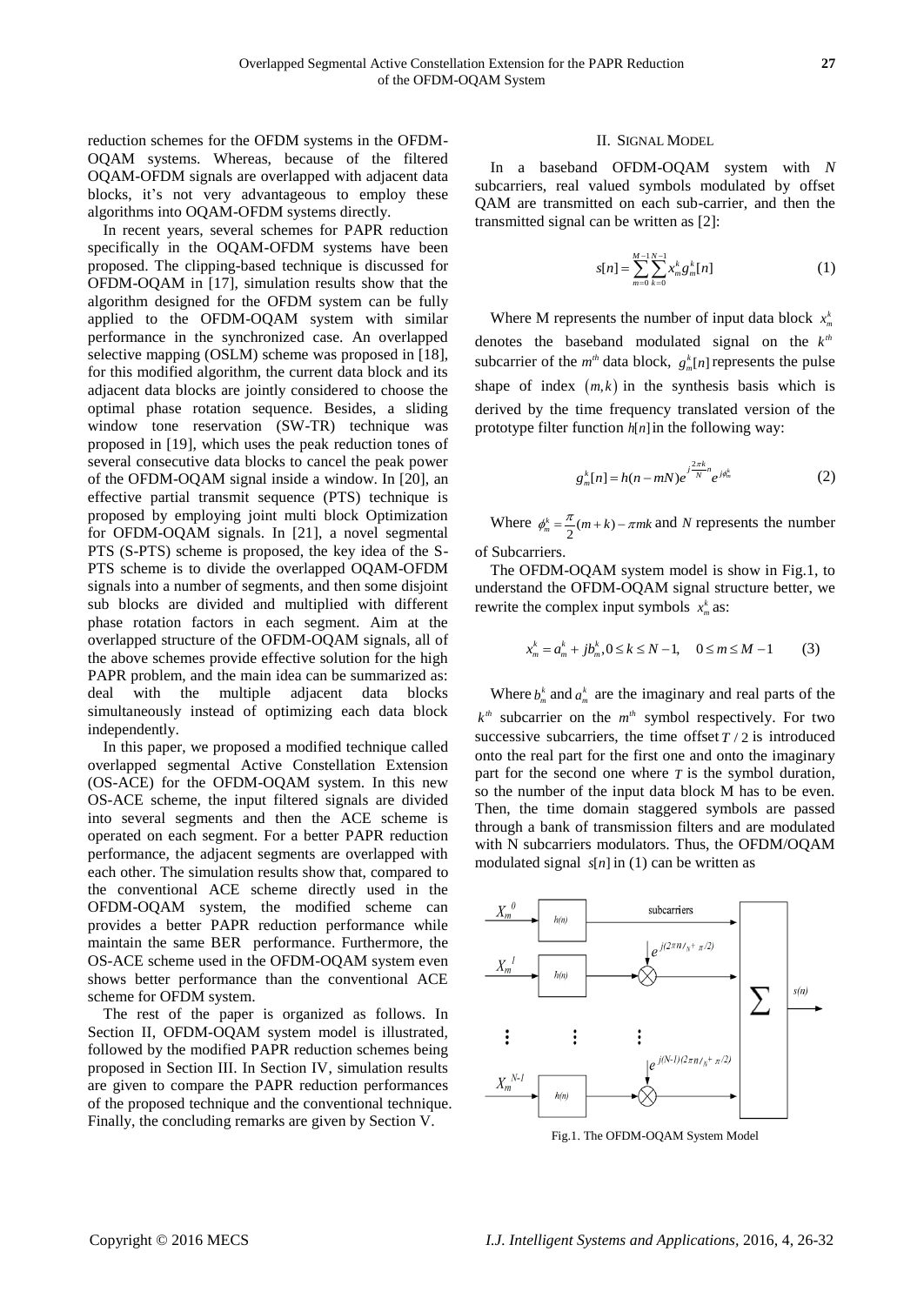$$
s[n] = \sum_{m=0}^{M-1} \sum_{k=0}^{N-1} [a_m^k h(n-mN) + jb_m^k h(n-mN - \frac{N}{2})]e^{j\phi_m^k}
$$
 (4)

Here  $h[n]$  is the discrete time filter obtained by sampling the continuous time filter  $h(t)$ , and the length of the prototype filter  $h[n]$  is  $LN$ . Apparently, the OFDM/OQAM filter impulse response has *L* times the symbol duration, and the time staggered real and imaginary parts of the input symbols, which leads to the overlapping of adjacent data blocks with each other.

The definition of PAPR in the OFDM system is the ratio of the maximum to the average power of the transmitted symbols. Let  $s[n]$  represents the transmitting complex symbols of duration *N* , and then the PAPR of this continuous-time baseband signal can be expressed as:

$$
PAPR = \frac{\max_{0 \le n \le N-1} |s[n]|^2}{E\left[|s[n]|^2\right]}
$$
(5)

Where  $E[\Box]$  represents the expectation operation. Since the OQAM-OFDM signals are overlapped with adjacent data blocks due to the bank of filters and the time offset between the real and imaginary parts, the conventional definition of PAPR for OFDM systems no longer match perfectly to the OQAM-OFDM systems. However, it was declared that as both systems transmit the equivalent of one complex symbol at the same rate *N* , we can keep the same measurement for the OFDM/OQAM to provide a fair comparison with the OFDM system.

The PAPR is a random variable, so it is possible to characterize the PAPR distribution (probability that PAPR exceeds a given threshold  $\gamma$ ) using complementary cumulative distribution function (CCDF) defined as:

$$
Pr(PAPR > \gamma) = 1 - (1 - e^{-\gamma})^N
$$
 (6)

### III. PROPOSED ACTIVE CONSTELLATION EXENSION **SCHEME**

In the OFDM systems, the signal is processed by the conventional clipping scheme in each data block independently. However, the signals in the OFDM-OQAM system are overlapped with multiple adjacent data blocks, and the actual PAPR in a certain time interval depends on several consecutive data blocks [19]. If we conduct the conventional ACE scheme in the OQAM-OFDM systems directly, the peak signal in each data block may be decreased. However, the True PAPR in a certain time interval might not be reduced effectively, since the current data block is affected by multiple consecutive data blocks. Therefore, directly applying the conventional ACE technique to the OFDM-OQAM systems is not very effective.

In the OFDM-OQAM system, since the adjacent filtered signals are overlapped with each other, we conduct the ACE scheme on the signal which is composed of multiple overlapped data blocks, instead of on each data block independently. For our OS-ACE scheme, we firstly divide the overlapped data blocks into several segments and then reduce the PAPR of each segment.

The structure diagram of the modified scheme is showed in Fig. 2. The time domain OFDM-OQAM signal on the  $m^{\text{th}}$  data block  $s_m[n]$  can be expressed as a superposition of *N* subcarriers

$$
s_m[n] = \sum_{k=0}^{N-1} a_m^k g_m^k[n] = \sum_{k=0}^{N-1} x_m^k h(n-mN) e^{j\frac{2\pi k}{N}} e^{j\phi_m^k}
$$
 (7)



Fig.2. The overlapped segmental scheme for the OFDM-OQAM signals

As the length of the filtered data block is *LN* (which is the same with the length of the prototype filter) and the overlapped part between two adjacent data blocks is *N/2*, we can obtain the overall length of the *M* input data block:

$$
N_{ol} = \frac{N}{2}(M - 1) + LN
$$
 (8)

As can be seen from Fig.2, the overlapped signal is divided into *P* segments and the length of each segment is *JN* , where *J* is an integer no less than *1*. The overlapped part of two adjacent segments is expressed as *ON* . The value of *O* ranges from *0* to *J-1*. Notice that *O* cannot be equal to *J*, otherwise the OS-ACE scheme wouldn't make sense. Theoretically, the larger the length of each segment *J*, the more data blocks can be processed each time, so the better the PAPR performance. However,when *J* is larger than *L*, the performance improvement will not be significantly any more. That is because the length of each filtered data block is *LN*, and only the overlapped part of adjacent data blocks can have influence on the former data blocks. The PAPR performances with different *J* and *O* are given in Section IV.

Specifically, when  $J=1$ ,  $O=0$ , it means each segment is the same length as one data block and there is no overlap between two segments. Under this special circumstance, the modified OS-ACE scheme is just equal to the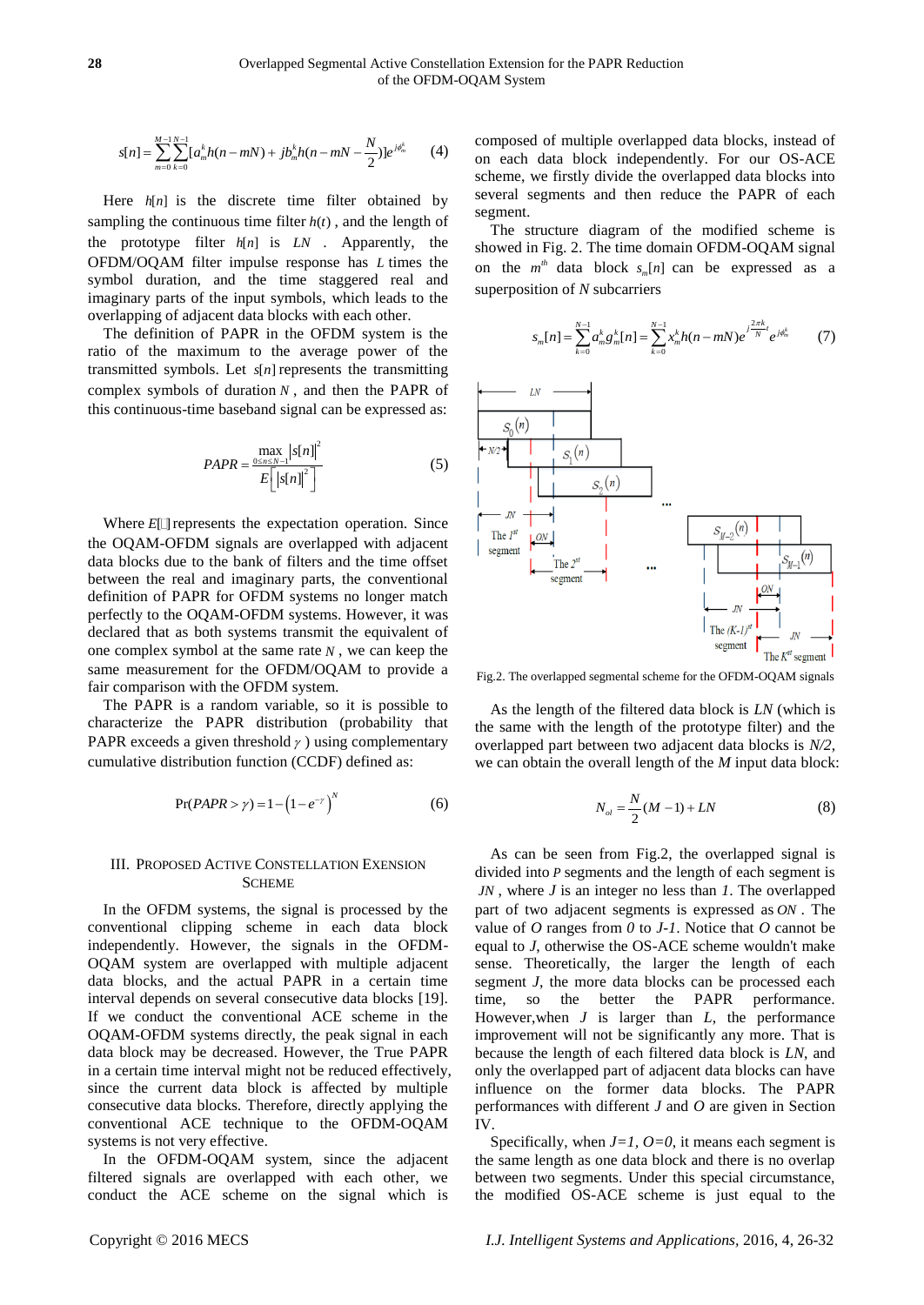conventional ACE scheme.

After *J* and *O* are defined, the number of the segments *P* can be obtained by:

$$
P = \left[ \frac{N_{ol}}{JN - ON} \right] = \left[ \frac{(M-1)/2 + L}{J - O} \right]
$$
 (9)

Where  $\lceil \Box \rceil$  means the round up operation. As M represents the number of input symbols and is usually set larger than four figures, L is usually set as 4. Considering  $M \gg L$ , L can be ignored and the simplified expression of *P* can be obtained by:

$$
P = \left[ \frac{M}{2(J - O)} \right] \tag{10}
$$

From equation (10) we can conclude that the number of the segment is primarily determined by *J-O,* which represents the time offset between two adjacent data blocks.

Then the filtered signals are divided into *P* segments and the modified OS-ACE scheme is conducted on each segment. Assume that the previous  $p-1(1 \le p \le P)$ segments have already been processed, then extract the signal  $s_p[n]$  in the  $p^{th}$  segment from  $s_m[n]$ , and  $s_p[n]$  can be expressed as:

$$
s_p[n] = \begin{cases} s_m[n], (p-1)(JN - ON) \le n \le (p-1)(JN - ON) + JN \\ 0, & else \end{cases}
$$
(11)

**Step1:** Operating the clipping scheme on the signal  $s_p[n]$ in the  $p^{\mu}$  segment. If the amplitude of  $s_p[n]$  exceeds the preset threshold, it will be clipped to A, otherwise  $s_p[n]$ will remain unchanged. Then the clipped signal can be written as:

$$
\tilde{s}_p[n] = \begin{cases} s_p[n], & |s_p[n]| \le A \\ A e^{i\phi_p[n]}, & |s_p[n]| > A \end{cases} \tag{12}
$$

Where  $\phi_p[n]$  is the phase of  $s_p[n]$ . It can be seen from (12), the phase information of  $s_p[n]$  remain unchanged after clipping operation.

**Step2:** The negative clipped portion of the signal  $c_p[n]$  is calculated as

$$
c_p[n] = \begin{cases} Ae^{j\phi_p[n]} - s_p[n] & s_p[n] > A\\ 0 & s_p[n] \le A \end{cases}
$$
 (13)

**Step3:** Demodulate  $c_p[n]$  to obtain the extension regions  $C_p^m[k]$  where *m* and *k* represents the  $p^h$  segment frequency domain symbol and subcarrier respectively.

**Step4:** maintain only those real and imaginary components of  $C_p^m[k]$  which fall within the allowable extension regions and set the rest to zero.

**Step5:** For oversampling or digital frequency domain filtering, set OOB components to zero, i.e., null all points greater than N.

**Step6:** Modulate  $C_p^m[k]$  to obtain the time domain portion of the corrected clipped signal  $\hat{c}_p[n]$ .

**Step7:** And add  $\hat{c}_p[n]$  to the original time domain signal  $s_p[n]$  to obtain  $\hat{s}_p[n]$ 

$$
\hat{s}_p[n] = s_p[n] + \hat{c}_p[n] \tag{14}
$$

**Step8:** transmit  $\hat{s}_p[n]$  if it meets PAPR requirements, otherwise repeat from step (1) replacing  $s_p[n]$  with  $\hat{s}_p[n]$ .

After the signal in the  $p^{th}$  segment has been Active Constellation extended, increase *p* by 1 and repeat the procedure until all *P* segments have been processed.

Since the proposed OS-ACE scheme reduces the PAPR by correcting the distorted constellations of *P* consecutive overlapped data segments. As for the proposed OS-ACE scheme, the data in the overlapped part need to be compared twice, which will result in *ON* more complex additions ( *O* is the Overlapped factor and usually set less than  $J$ ), so the increase of complexity in the modified scheme can be ignored in the OFDM-OQAM system, by considering a reasonable value for *O* so the computational complexity and the PAPR reduction performance can be well balanced.

#### IV. SIMULATION RESULTS

In this section, the PAPR reduction performance and the BER performance of the proposed OS-ACE technique are conducted for comparison. The OFDM-OQAM system employs 64 subcarriers with 5000 input data blocks. The length of the prototype filter *h[n]* is set as 4*N*, which means the time duration of the filtered signals is about four times of that of the input signals. The Complementary cumulative distribution function (CCDF) is applied as measurement of PAPR reduction performance in the simulations.

Firstly, we compare the PAPR performance of the modified OS-ACE scheme with different lengths of the overlapped part *O*. In the simulation, the clipping ratio is *CR=1.8*, the length of each segment is set as *3N,* i.e.*, J= 3*; and the length of the overlapped parts is *O=0, 1, 2,*  where  $O=0$  means there is no overlap between adjacent segments. It can be seen from Fig.3 that the OS-ACE scheme is effective in reducing the PAPR for the OFDM-OQAM system, and a larger *O* can improves the performance of the OS-ACE scheme a little.

The PAPR performance of the OS-ACE scheme with different *J* is shown in Fig. 4. It Is obvious that the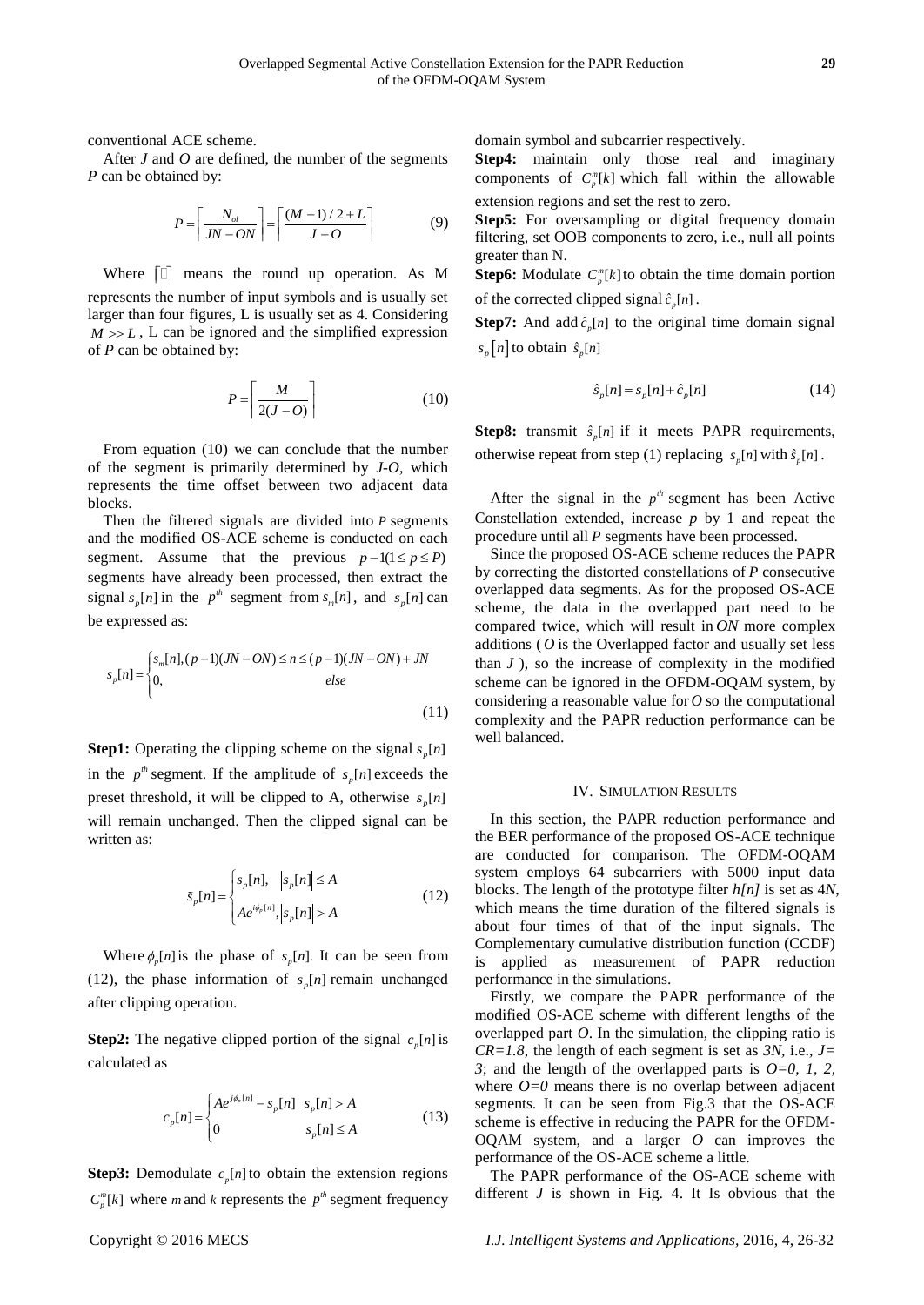overlapped segment structure is quite effective in reducing the PAPR and among all simulated conditions, the best PAPR reduction performance is achieved with *J=5, O=4*. It can also be concluded from the results that the larger the length of each segment *J*, the better the PAPR reduction performance. When *J* is increased to 4, the performance difference can be ignored. Besides, the increasing of *O* can also help to improve the PAPR performance, but the performance improvement is not as evident as that of when *J* increases. From equation (9) we can know that the number of the segments *P* is determined by *(J-O)*, and a larger *O* means higher computational complexity. As a result, we will use *J=4,*   $O=2$  in the following simulations to reduce the calculation costs.

Fig.5 shows the proposed PAPR performance of OS-ACE technique with different thresholds conditions. The clipping ratios are: *CR1=1.8, CR2=1.9, CR3=2.0*. For the OS-ACE scheme, the length of each segment is *J=4*, and the overlapping length is set as  $O=2$ . It can be concluded that the best PAPR performance in the CCDF range from  $10^{-2}$  to  $10^{-3}$  is achieved with *CR=1.9(5.58dB)*. Therefore, we fixed *CR=5.58dB* in the following simulations for the OS-ACE technique.

In addition, the PAPR reduction performance of the OFDM system and the OFDM-OQAM system are compared in simulation. Both of the systems employ 64 subcarriers and 5000 input data blocks. The clipping ratio is set as *CR=1.9* in the conventional and the modified ACE schemes. From the simulation results shown in Fig.6, we know that the conventional ACE scheme directly used in the OFDM-OQAM system is not as effective as that used in the OFDM system. However, when the modified OS-ACE scheme is applied, the PAPR reduction performance of the OFDM-OQAM system is better than that of the OFDM system with the conventional ACE scheme.



Fig.3. PAPR performance of the OS-ACE scheme with different O (overlapping values)

The Bit Error Rate (BER) performance as a function of Signal to Noise Ratio (SNR) is shown in Fig. 7. As in the simulations above, the clipping ratio of both ACE scheme is *CR=1.9*, and *J=4, O=2* is set for the modified OS-ACE scheme. As can be seen from the results, the BER performance of the conventional ACE scheme decreases the SNR by about 1dB at  $BER=10^{-3}$ , and the modified OS-ACE scheme shows almost the same performance as the traditional ACE scheme. Considering the better PAPR reduction performance, we can conclude that the proposed OS-ACE scheme can improve the performance of the whole OFDM-OQAM system.



Fig.4. PAPR performance of the OS-ACE scheme with different *J* and *O*



Fig.5.PAPR performance of the OS-ACE method with different threshold *CR,J=4* and *O=2*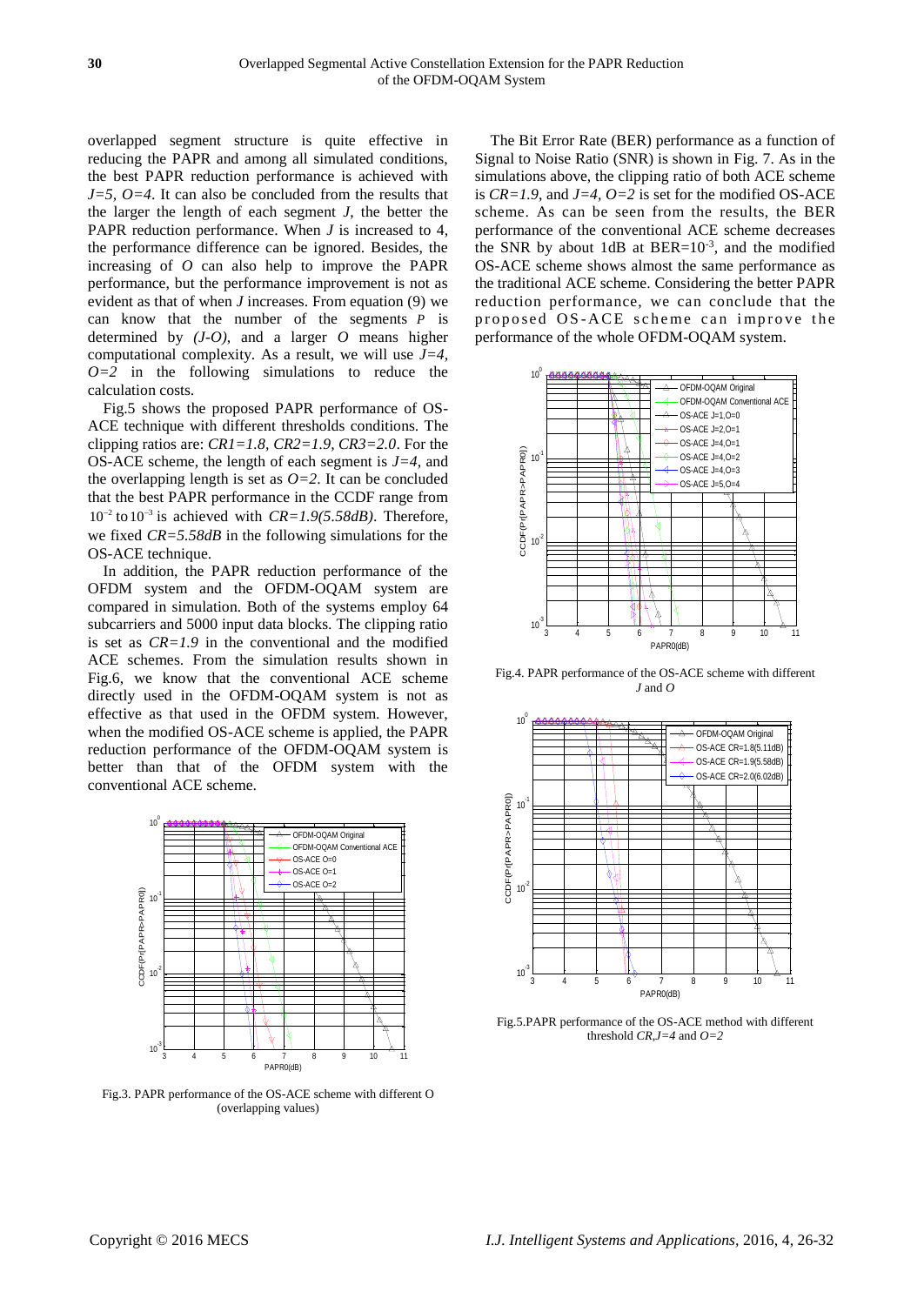

Fig.6. PAPR performance of the OFDM and the OFDM-OQAM system



Fig.7. BER performance of the OS-ACE scheme

## V. CONCLUSION

In this paper, a Modified OS-ACE scheme is proposed to reduce the PAPR of the OFDM-OQAM system. Considering the overlapped structure of the OFDM-OQAM signals, the modified OS-ACE scheme divides the filtered signal into a number of segments and each segment is composed of multiple consecutive data blocks. Therefore, the influence of adjacent overlapped data block can be eliminated and the PAPR during a certain time interval can be reduced effectively. In addition, the overlapped structure of the adjacent segments can further improve the PAPR reduction performance. The simulation results showed that the proposed OS-ACE technique provides a better PAPR reduction performance than the OFDM-OQAM system with conventional ACE scheme. Still, the BER performance remained unchanged. Besides, the OFDM-OQAM system with the OS-ACE scheme even outperformed the OFDM system with the conventional ACE scheme.

#### ACKNOWLEDGEMENTS

The author is very much thankful to the potential reviewers for their critical comments and suggestions to improve the quality of the manuscript.

#### **REFERENCES**

- [1] Sanjiv Kumar,"BER Analysis of OFDM Digital Communication Systems with Improved ICI Cancellation Technique", IJISA, vol.6, no.4, pp.56-62, 2014. DOI: 10.5815/ijisa.2014.04.06
- [2] P. Siohan, C. Siclet and N. Lacaille, "Analysis and design of OFDM/OQAM systems based on filterbank theory," *IEEE Transactions Signal Processing*, vol. 50, no. 5, pp. 1170–1183, 2002.
- [3] Jinfeng Du and Svante Signell, "Classic OFDM Systems and Pulse Shaping OFDM/OQAM Systems," *Technical Report of NGFDM Project*, KTH/ICT/ECS, 2007.
- [4] M. Bellanger, "Physical layer for future broadband radio systems," *IEEE Conference on Radio and Wireless Symposium*, pp. 436–439, 2010.
- [5] H. B¨oelcskei, "Orthogonal frequency division multiplexing based on offset QAM," in *Advances in Gabor Analysis*, pp. 321-352, 2003.
- [6] A. Skrzypczak, P. Siohan and J. P. Javaudin, "Analysis of the peak-to-average power ratio for OFDM/OQAM," in *Proc. of IEEE 7th Workshop on Signal Processing Advances in Wireless Communications*, pp. 1–5, 2006.
- [7] S.K. Deng and M. C. Lin, "Recursive Clipping and Filtering with Bounded Distortion for PAPR Reduction," *IEEE Transactions Communications*, vol. 55, no. 1, pp. 227-230, 2007.
- [8] X. B. Wang and T. Tihung, "Reduction of peak-toaverage power ratio of OFDM systems using a companding technique," *IEEE Transaction on Broadcasting,* vol. 45, no. 3, pp. 303-307, 1999.
- [9] R. W. Bauml, R. F. H. Fischer and J. B. Huber, "Reducing the peak to average power ratio of multicarrier modulation by selected mapping," *IEEE Electronic Letters,* vol. 32, no. 22, pp. 2056-2057, 1996.
- [10] S. H. Müller and J. B. Huber, "OFDM with Reduce. Peak–to–Average Power Ratio by Optimum Combination of Partial Transmit Sequences," *IEEE Electronic Letters,*  vol. 33, no. 5, pp. 368-369, 1997
- [11] Hwan. Lim. Dai, Ho. Rhee and Byung. "A low complexity PTS technique using threshold for PAPR reduction in OFDM systems," *KSII Transactions on Internet and Information Systems (TIIS)*, vol. 6, no. 9, 2012.
- [12] S. Krongold and D. L. Jones, "An active-set approach for OFDM PAR reduction via tone reservation," *IEEE Transactions on Signal Processing,* vol. 52, no. 2, pp. 495-509, 2004.
- [13] K. Sathananthan and C. Tellambura, "Coding to reduce both PAR and PICR of OFDM signal," *IEEE Communications Letters*, vol. 6, no. 8, pp. 316-318, 2002.
- [14] Cristina Ciochina, Fabien Buda, and Hikmet Sari. An analysis of OFDM peak power reduction techniques for WiMax system. IEEE International Conference on Sequans Communications, Paris, France, 2006, 4676– 4681.
- [15] Qingwen Han, Xiaoping Zeng, Lingqiu Zeng, *et al*.. Joint PAPR reduction method base on ACE POCS and peak clipping. International Conference on Cyber- Enabled Distributed Computing and Knowledge Discovery (CyberC), Huangshan, China, 2010, 371– 375